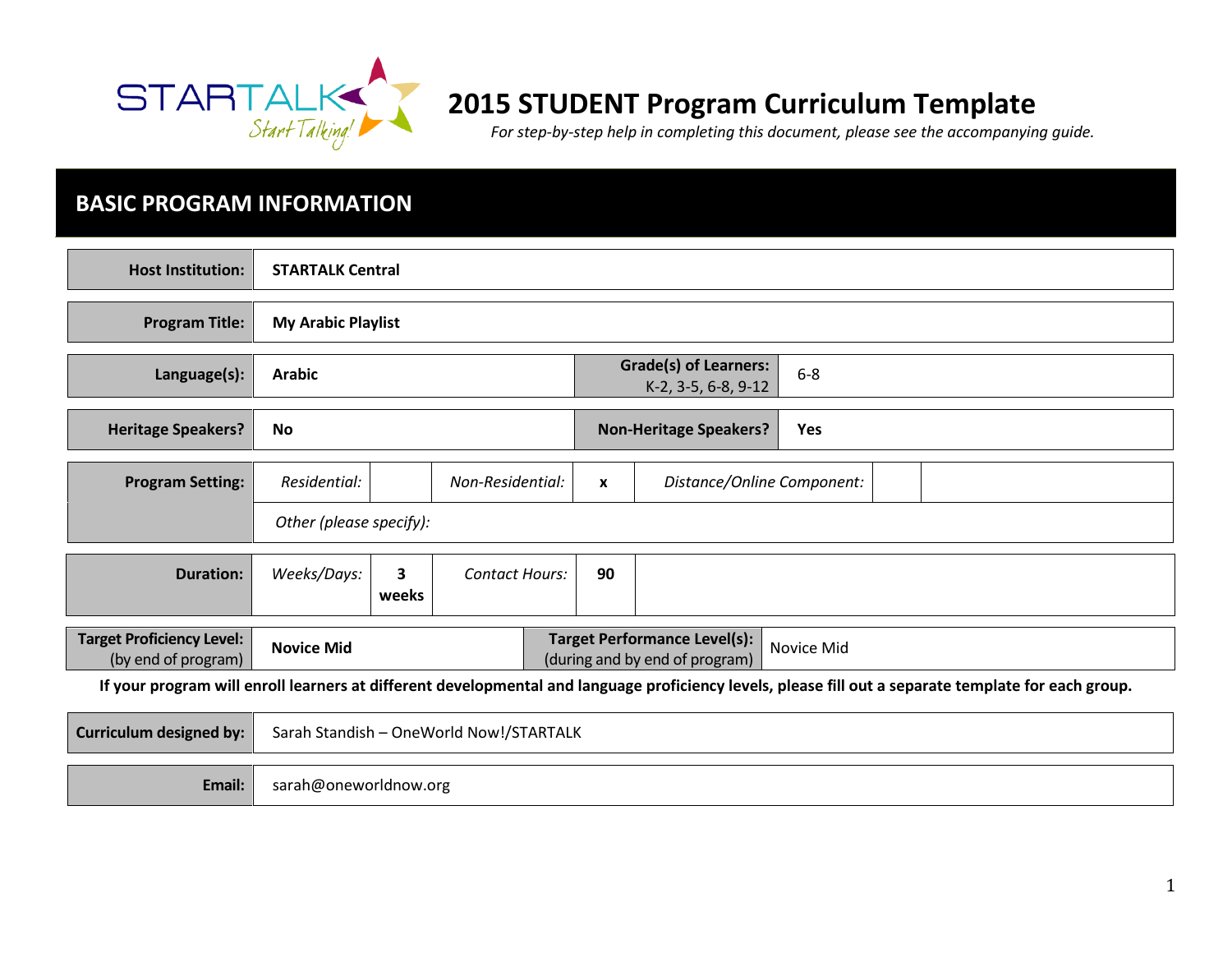#### STARTALK-endorsed Principles for Effective Teaching and Learning

- Е Implementing a standards-based and thematically organized curriculum
- Е Facilitating a learner-centered classroom
- г Using target language and providing comprehensible input for instruction
- г Integrating culture, content, and language in a world language classroom
- г Adapting and using age-appropriate authentic materials
- $\blacksquare$ Conducting performance-based assessment

## STAGE 1: What will learners be able to do with what they know by the end of the program?

#### Program Overview and Theme

 In a paragraph, provide a brief overview of your program. What is the theme that will guide standards-based instruction and learning throughout the program? What will learners experience during the program? What do you hope learners will be able to do after the program ends?

In this camp, students will explore the concept of identity and culture through the lens of Arabic music. They will imagine that they have the ability to take a trip with friends around the Arab world, and have the ability to attend a few concerts by some of the greatest performers from the Levant, the Gulf, Egypt, and North Africa. They also may have the opportunity to use technology to explore that region's music on their own, and they practice identifying a few high-frequency vocabulary items in songs. At the end of their trip, they act as cultural ambassadors from the Arab world by creating a personal playlist of ten Arabic songs that they like and sharing it with the class. As they learn about Arabic music from different regions and genres, students understandthe diversity of the Arab world and some of the many facets that make up Arab identity.

#### Learning Targets

Identify the learning targets for your program. First, choose the NCSSFL-ACTFL Global Can-Do Benchmarks that are appropriate to learners' proficiency level(s) and your program goals. Then, select program specific NCSSFL-ACTFL Can-Do Statements that reflect the specific content of your program or create your own.Attention to and balance of the various modes will depend on your program goal(s). A master list of the NCSSFL-ACTFL Global Can-Do Benchmarks and Can-DoStatements is available at https://startalk.umd.edu/resources/NCSSFL\_ACTFLCanDos.pdf. You will then be able to use LinguaFolio® Online to document the learning targets you've selected.

| NCSSFL-ACTFL GLOBAL CAN-DO BENCHMARKS                              |
|--------------------------------------------------------------------|
| Be sure to label the mode and proficiency level of each statement. |

PROGRAM CAN-DO STATEMENTS OR NCSSFL-ACTFL CAN-DO STATEMENTS Number the Can-Do statements here and then transfer to Stage 3.

Interpersonal Speaking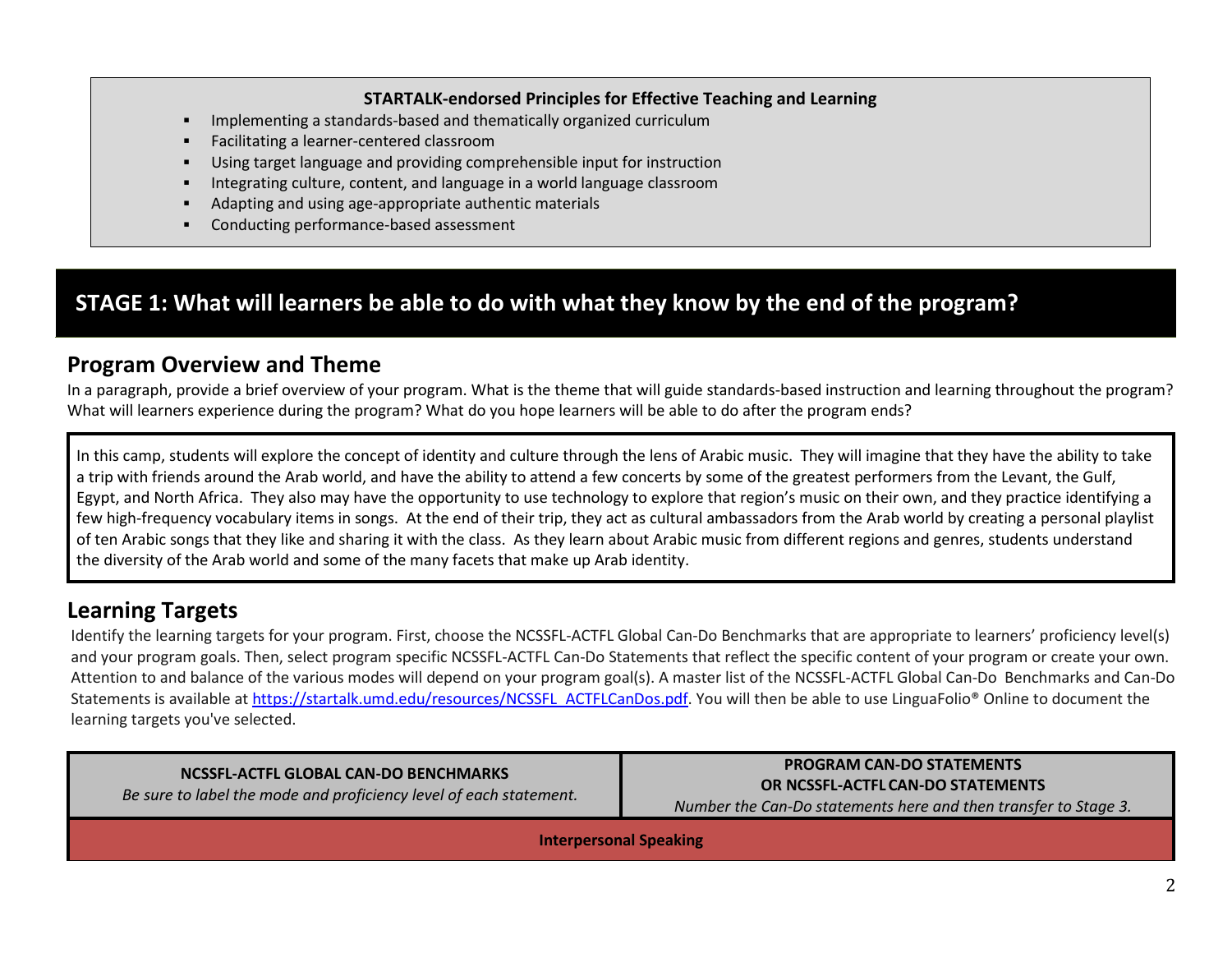| Novice Mid: I can communicate on very familiar topics using a<br>variety of words and phrases that I have practiced and<br>memorized.                      | 1. I can greet others politely.<br>2. I can exchange some basic introductory information with others, such as<br>my name, age, and where I am from.<br>3. I can exchange information with others about which songs and artists I<br>and they like, dislike, and prefer.<br>4. I can give simple reasons, when asked, about why I like or dislike certain<br>artists and songs.<br>5. I can exchange some information about what concerts I want to go to.<br>6. I can find out basic information about a concert, such as what day and<br>time it is.<br>7. I can invite others to a concert I want to attend and accept or decline<br>invitations that have been extended to me.<br>8. I can find out more information about a song singer or musician, such as<br>his/her nationality and what kind of music he/she plays. |  |  |
|------------------------------------------------------------------------------------------------------------------------------------------------------------|------------------------------------------------------------------------------------------------------------------------------------------------------------------------------------------------------------------------------------------------------------------------------------------------------------------------------------------------------------------------------------------------------------------------------------------------------------------------------------------------------------------------------------------------------------------------------------------------------------------------------------------------------------------------------------------------------------------------------------------------------------------------------------------------------------------------------|--|--|
|                                                                                                                                                            | <b>Presentational Speaking</b>                                                                                                                                                                                                                                                                                                                                                                                                                                                                                                                                                                                                                                                                                                                                                                                               |  |  |
| Novice Mid: I can present information about myself and some<br>other very familiar topics using a variety of words, phrases, and<br>memorized expressions. | 9. I can say what country and region of the Arab world a singer or song is<br>from.<br>10. I can talk about whether someone is a singer, a musician, etc.<br>11. I can use simple adjectives to describe songs. I can use simple adjectives<br>to describe singers.<br>12. I can name some basic musical genres and say what genres I listen to<br>and how often.                                                                                                                                                                                                                                                                                                                                                                                                                                                            |  |  |
|                                                                                                                                                            | <b>Presentational Writing</b>                                                                                                                                                                                                                                                                                                                                                                                                                                                                                                                                                                                                                                                                                                                                                                                                |  |  |
| Novice Mid: can write lists and memorized phrases on familiar<br>topics.                                                                                   | 13. I can write the names in Arabic of some artists I am familiar with.<br>14. I can write the names in Arabic of some songs I am familiar with.<br>15. I can use Arabic or Arabic-Indic number a list in Arabic from 1 to 10,<br>when asked to number a list provided by the teacher.<br>16. I can write a short email or text message to someone inviting them to a<br>concert. I can respond to an invitation in writing.<br>17. I can write basic information about a concert, such as the time, place,<br>day, and date. I can fill out this information on a schedule.                                                                                                                                                                                                                                                 |  |  |
| <b>Interpretive Listening</b>                                                                                                                              |                                                                                                                                                                                                                                                                                                                                                                                                                                                                                                                                                                                                                                                                                                                                                                                                                              |  |  |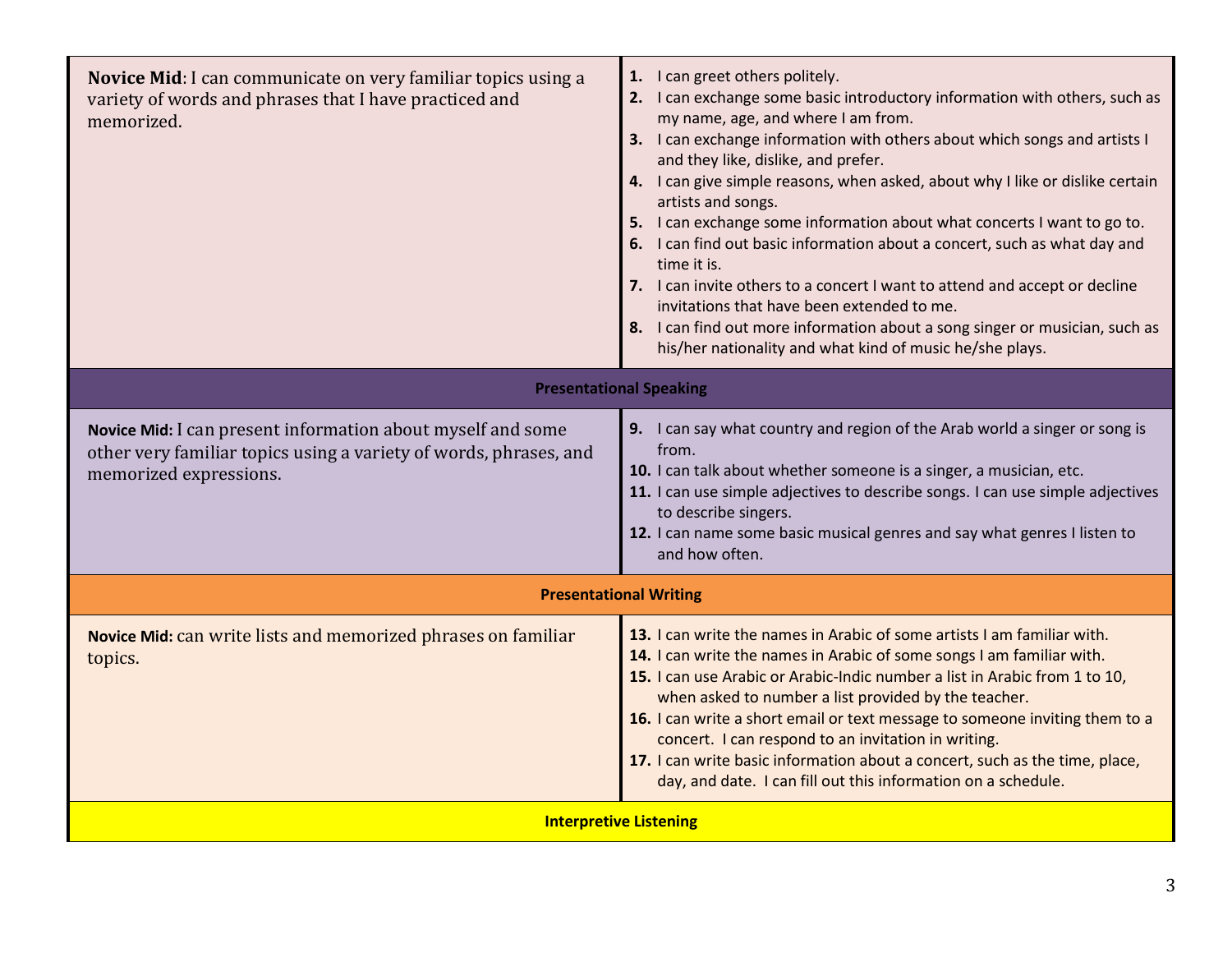| <b>Novice Mid:</b> I can recognize some familiar words and phrases<br>when I hear them spoken.                                                                                                  | 18. When I hear an announcement about an event such as a concert, I can<br>understand some basic information such as the time and day.<br>19. When I hear a song, I can occasionally identify some familiar or repeated<br>words.<br>20. I can understand the main points of someone's basic description of a<br>song's origin (musician, country, genre), and whether or not he or she<br>likes/dislikes the song.<br>21. I can understand what year a song is from when provided with visual<br>cues or hints.                                                                                                 |
|-------------------------------------------------------------------------------------------------------------------------------------------------------------------------------------------------|------------------------------------------------------------------------------------------------------------------------------------------------------------------------------------------------------------------------------------------------------------------------------------------------------------------------------------------------------------------------------------------------------------------------------------------------------------------------------------------------------------------------------------------------------------------------------------------------------------------|
|                                                                                                                                                                                                 | <b>Interpretive Reading</b>                                                                                                                                                                                                                                                                                                                                                                                                                                                                                                                                                                                      |
| Novice Mid: I can understand familiar words, phrases, and<br>sentences within short and simple texts related to everyday life. I<br>can sometimes understand the main idea of what I have read. | 22. When I look at a song, such as on YouTube, I can understand the name<br>of the artist.<br>23. When I see a list of artists, such as a top 10 list, I can identify the names<br>of the top artists and sometimes other basic information.<br>24. I can read years and other numbers in Arabic, using both Arabic and<br>Arabic-Indic numerals.<br>25. When I look at a written flyer for an event such as a concert, I can<br>understand basic information such as the time and date that it is taking<br>place. I can understand basic information on a calendar, such as the<br>month and days of the week. |

You may add additional rows as necessary.

# STAGE 2: How will learners demonstrate what they can do with what they know by the end of the program?

#### Summative Performance Assessment

Describe the major summative performance assessments you will use for each of the three communicative modes. These assessments will provide evidence that learners have achieved the program learning objectives.

| <b>INTERPRETIVE TASK</b> | <b>INTERPERSONAL TASK</b> | <b>PRESENTATIONAL TASK</b> |
|--------------------------|---------------------------|----------------------------|
|--------------------------|---------------------------|----------------------------|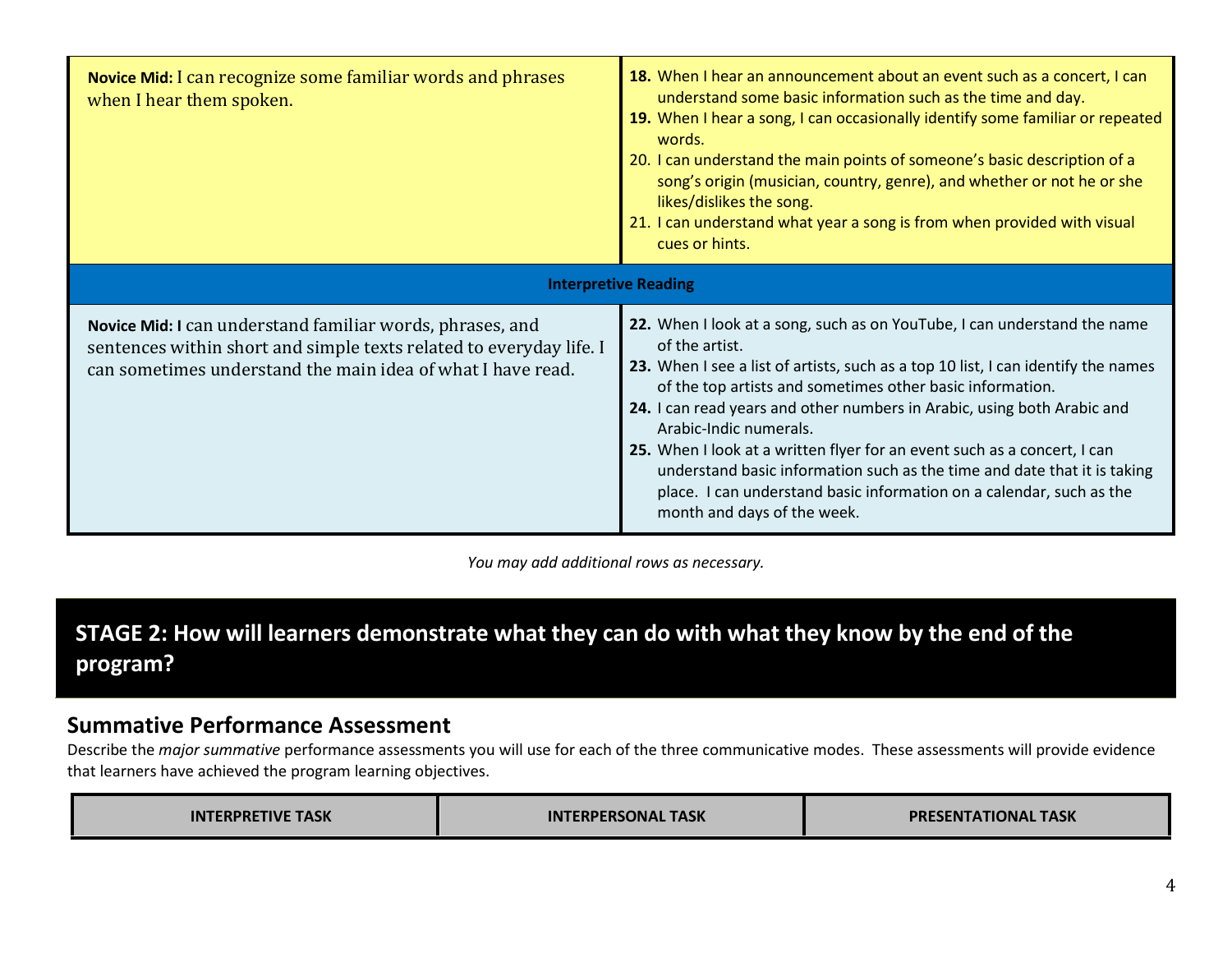| Learners understand, interpret, and analyze what is<br>heard, read, or viewed on a variety of topics.                                                                                                                                                              | Learners interact and negotiate meaning in<br>spoken, or written conversations to share<br>information, reactions, feelings, and opinions.                                                                                                                                                                                                                                                                                      | Learners present information, concepts, and ideas to<br>inform, explain, persuade, and narrate on a variety of<br>topics using appropriate media and adapting to various<br>audiences of listeners, readers, or viewers.                                                                                                                                                                                                                       |
|--------------------------------------------------------------------------------------------------------------------------------------------------------------------------------------------------------------------------------------------------------------------|---------------------------------------------------------------------------------------------------------------------------------------------------------------------------------------------------------------------------------------------------------------------------------------------------------------------------------------------------------------------------------------------------------------------------------|------------------------------------------------------------------------------------------------------------------------------------------------------------------------------------------------------------------------------------------------------------------------------------------------------------------------------------------------------------------------------------------------------------------------------------------------|
| Students will read several authentic or semi-<br>authentic concert listings and choose two<br>concerts that they want to attend. They will<br>demonstrate their comprehension by adding<br>the event to a personal calendar, either on<br>paper or via technology. | Students will invite other students to two<br>concerts, based on the concert information they<br>gathered during the interpretive task. Students<br>must fill out a schedule with concerts they plan<br>to attend, based on their peers' invitations.<br>Students must tell each other a reason if they<br>choose to decline an invitation, such as not<br>liking the artist in question or having other plans<br>at that time. | Students will create a personal playlist of the<br>ten Arabic songs they've discovered that they<br>enjoy. They will create a written list of the<br>songs they have chosen including the song,<br>singer, country of origin, year, and other basic<br>information in Arabic. They will present their<br>playlist orally to their classmates and play a<br>snippet of each song. They will also report<br>which two concerts they will attend. |

## STAGE 3: What will prepare learners to demonstrate what they can do with what they know?

#### Learning Experiences

In this section, list the major learning experiences and related evidence of learning from the beginning through the end of your unit/program. Complete the first column with the program Can-Dos developed or identified in Stage 1. In the second column, determine the specific linguistic, cultural, and other subject matter knowledge and skills that learners will acquire as they work with your program theme. In the third column, indicate the learning experiences that will allow learners to develop these skills and knowledge so that they can perform the summative tasks identified in Stage 2.

| <b>PROGRAM CAN-DO STATEMENTS</b><br><b>NCSSFL-ACTFL CAN-DO STATEMENTS</b><br>Learners can | LANGUAGE, CULTURE, CONTENT<br>Learners need to use                                                                                                                                  | <b>MAJOR LEARNING EXPERIENCES &amp; EVIDENCE</b><br>Learners will experience & demonstrate                                                         |  |  |  |
|-------------------------------------------------------------------------------------------|-------------------------------------------------------------------------------------------------------------------------------------------------------------------------------------|----------------------------------------------------------------------------------------------------------------------------------------------------|--|--|--|
| Copy these Can-Dos directly from Stage 1,<br>Column 2. Use one row per Can-Do.            | List the vocabulary, grammatical structures,<br>language chunks, cultural knowledge, and content<br>information that learners need to accomplish the<br>Can-Dos listed in column 1. | Describe the key learning<br>tasks/activities/formative assessments that<br>allow learners to demonstrate that they can<br>meet the stated Can-Do. |  |  |  |
| <b>Interpersonal Speaking</b>                                                             |                                                                                                                                                                                     |                                                                                                                                                    |  |  |  |
| I can greet others politely.                                                              | مرحبا، السلام عليكم \ وعليكم السلام، كيف حالك، الحمد<br>شه، أنا بخير ، أهلا وسهلا، أهلا بك                                                                                          | Teacher models greeting students as they walk into<br>the class; students practice greeting each other.                                            |  |  |  |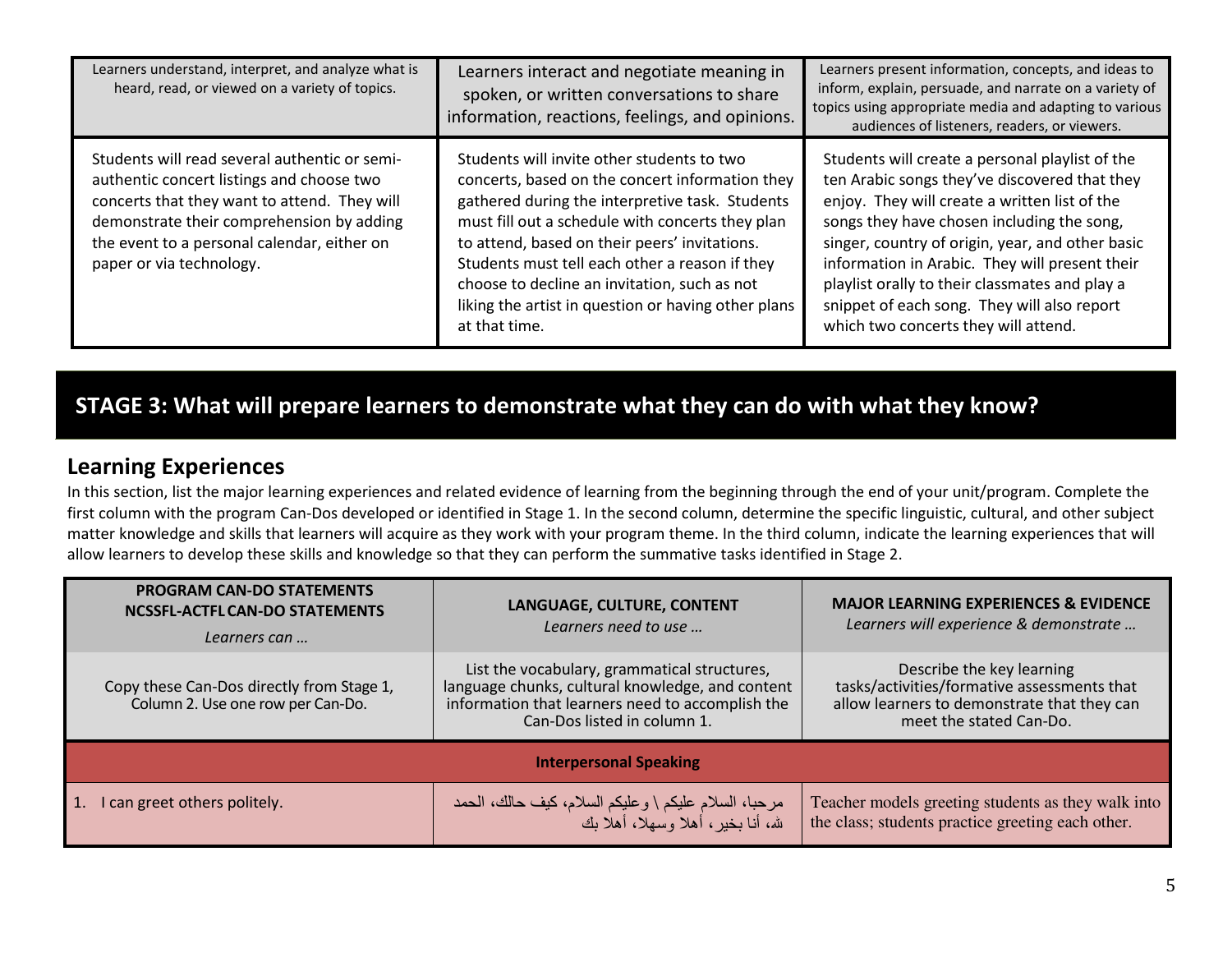|                                                                                                                     | Hello, peace be upon you, how are you, thank<br>God, I am well, welcome, reply to welcome                                                                                                                                                                                                                                                                                 | Students watch a video of the song إللسلام عليكم;<br>students may sing along as well as observe and<br>imitate appropriate body language.<br>Students practice greeting the teacher, each other,<br>and camp guests appropriately in context.                                                                                                                                                                                                                                                                                                                                                                                                                                |
|---------------------------------------------------------------------------------------------------------------------|---------------------------------------------------------------------------------------------------------------------------------------------------------------------------------------------------------------------------------------------------------------------------------------------------------------------------------------------------------------------------|------------------------------------------------------------------------------------------------------------------------------------------------------------------------------------------------------------------------------------------------------------------------------------------------------------------------------------------------------------------------------------------------------------------------------------------------------------------------------------------------------------------------------------------------------------------------------------------------------------------------------------------------------------------------------|
| 2. I can exchange some basic introductory<br>information with others, such as my name,<br>age, and where I am from. | ما اسمك؟ اسمى<br>من أين أنت؟ أنا من<br>كم عمرك؟ عمري _____ سنة.<br>What is your name? My name is<br>Where are you from? I am from<br>How old are you? I am _____ years old.                                                                                                                                                                                               | Students greet each other and introduce<br>themselves, giving information about their place of<br>origin, name, and age. Students may keep track of<br>the information they hear from their classmates<br>and map place of origin on a map, or graph the<br>ages of their classmates (depending on the<br>diversity of the classroom).<br>The teacher assigns students "secret identities".<br>These identities include different information for<br>each student, such as a fake name, age, and place<br>of origin. Students must carry out different tasks<br>as they greet each other, such as finding two other<br>people of the same age.                               |
| 3. I can exchange information with others about<br>which songs and artists I and they like, dislike,<br>and prefer. | هل تحب \ تحبين؟<br>أحب \ لا أحب<br>المغنى \ المغنية، الفنّان \ الفنّانة، الموسيقي \ الموسيقية،<br>المطرب، الأغنية<br>أي أغنية تفضّل \ تفضّلين،                 أم<br>أفضّل<br>أغنيتي المفضّلة<br>أفضل أغنية \ مطرب \ مغنى بالنسبة لي<br>Do you like?<br>I like / I don't like<br>The singer, the artist, the musician, the song<br>Whom do you prefer, _______ or ______? | Students must compile a playlist for a class party<br>containing the songs and musicians their<br>classmates are most likely to enjoy. They poll<br>their classmates about which Arab musicians they<br>like, prefer or dislike. After completing the poll,<br>they make a graph with sticky notes to visually<br>represent the favorite artists of the class.<br>Once students have narrowed down a few top<br>artists for the class, they ask their classmates<br>about certain songs by these artists to find out<br>which they prefer.<br>In pairs, students compile a class playlist using the<br>information they gathered during the previous<br>speaking activities. |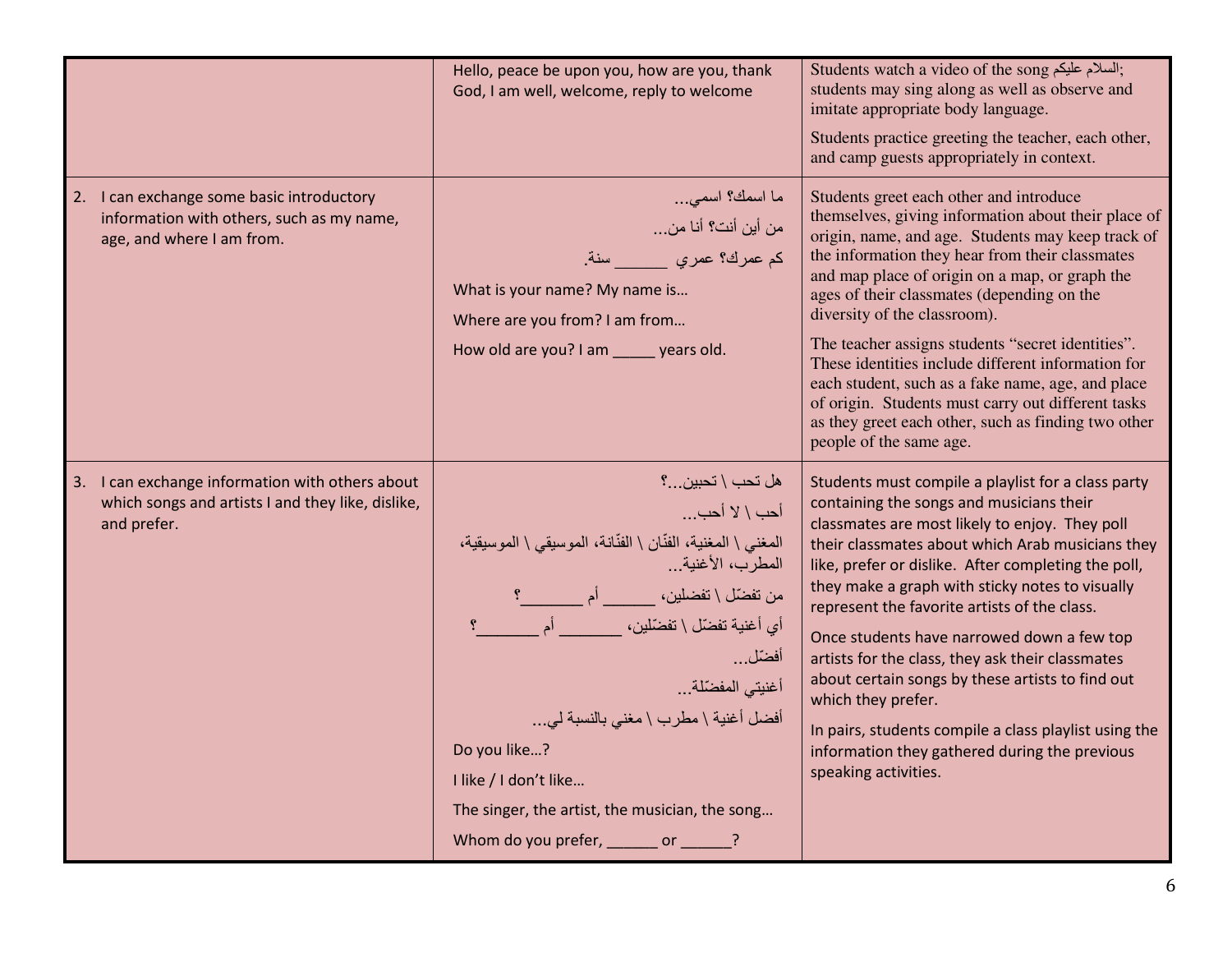|                                                                                                     | Which song do you prefer, _______ or ______                                                                                                                                                                                                                                                                                                                                                                        |                                                                                                                                                                                                                                                                                                                                                                                                                                                                                          |
|-----------------------------------------------------------------------------------------------------|--------------------------------------------------------------------------------------------------------------------------------------------------------------------------------------------------------------------------------------------------------------------------------------------------------------------------------------------------------------------------------------------------------------------|------------------------------------------------------------------------------------------------------------------------------------------------------------------------------------------------------------------------------------------------------------------------------------------------------------------------------------------------------------------------------------------------------------------------------------------------------------------------------------------|
|                                                                                                     | I prefer                                                                                                                                                                                                                                                                                                                                                                                                           |                                                                                                                                                                                                                                                                                                                                                                                                                                                                                          |
|                                                                                                     | My favorite song is                                                                                                                                                                                                                                                                                                                                                                                                |                                                                                                                                                                                                                                                                                                                                                                                                                                                                                          |
|                                                                                                     | In my opinion, the best song / singer is                                                                                                                                                                                                                                                                                                                                                                           |                                                                                                                                                                                                                                                                                                                                                                                                                                                                                          |
| 4. I can give simple reasons, when asked, about<br>why I like or dislike certain artists and songs. | أحب \ لا أحب الأغنية لأنّها<br>إيقاع أغنية<br>صوت الفنّان<br>مشهور، جميل، بطيء، سريع، طويل، قصير، ممناز،<br>رائع، ليس جميل، لا يعجبني \ تعجبني، مناسبة للرقص،<br>تطابق الصفة والموصوف<br>I like / don't like the song because it is<br>The song's rhythm is<br>The singer's voice is<br>Famous, beautiful, slow, fast, long, short, great,<br>awesome, not beautiful, displeasing to me, good<br>for dancing, very | The teacher plays clips from a variety of songs in<br>class. After each clip, the teacher pauses for a<br>class discussion, asking the students whether or<br>not they like the song and why. Students first take<br>a minute to gather their thoughts about the song,<br>then they share their opinion with a partner.<br>Students must try to give one reason why they like<br>or dislike each song. The teacher selects different<br>students to share their opinion after each song. |
|                                                                                                     | Noun-adjective agreement                                                                                                                                                                                                                                                                                                                                                                                           |                                                                                                                                                                                                                                                                                                                                                                                                                                                                                          |
| I can exchange some information about what<br>5.<br>concerts I want to go to.                       | حفلة موسيقية<br>هل تريد \ تريدين أن تذهب \ تذهبي إلى…؟<br>أر يد أن أذهب \ لا أر يد أن أذهب<br>Concert<br>Do you want to go to?<br>I want to go / I don't want to go                                                                                                                                                                                                                                                | The teacher gives the students a list of upcoming<br>concerts. Working in pairs, students ask each<br>other whether they want to go to each concert.<br>At the end, the two students pick one concert that<br>both want to attend. They share their decision<br>with the class.                                                                                                                                                                                                          |
| I can find out basic information about a<br>6.<br>concert, such as what day and time it is.         | لمن الحفلة الموسيقية؟<br>الحفلة الموسيقية ل                                                                                                                                                                                                                                                                                                                                                                        | During an info gap activity, some student will play<br>the role of concert promoters while others will<br>play the role of music fans. The teacher will<br>provide the "concert promoters" each with a                                                                                                                                                                                                                                                                                   |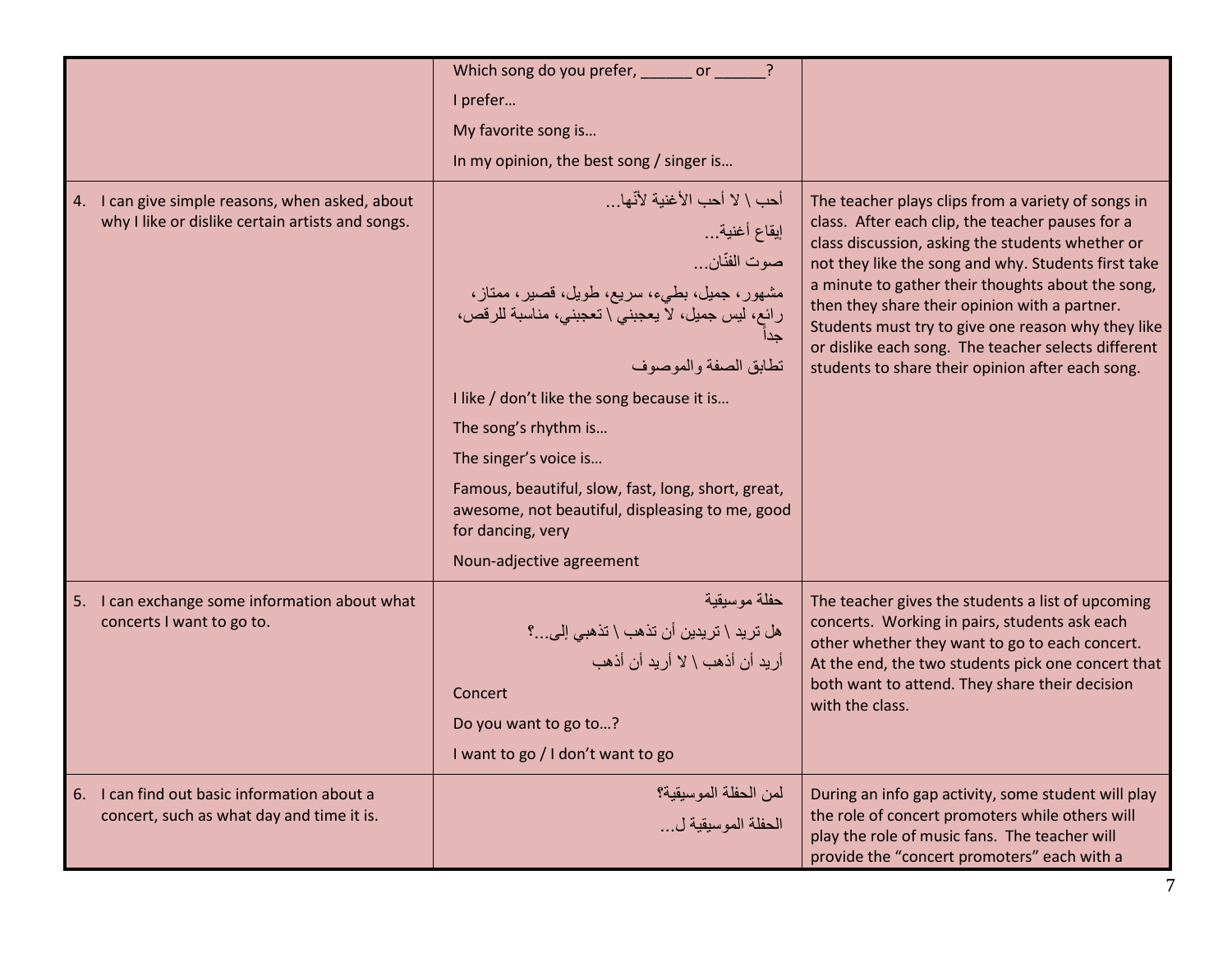|                                                                                                                                | متي الحفلة الموسيقية؟<br>الحفلة في<br>أيام الأسبوع<br>الأرقام من 1 إلى 31<br>شهور السنة<br>في أي ساعة الحفلة الموسيقية؟<br>في الساعة (+الأرقام الترتيبية)<br>Whose concert is it?<br>It's _______ 's concert.<br>When is the concert?<br>The concert is on<br>Days of the week<br>Numbers from 1 to 31 | different concert to promote, while providing the<br>"music fans" with a blank calendar. The "music<br>fans" must ask the "concert promoters" when the<br>upcoming concerts will take place and mark them<br>on their calendars.                                                                                                                                                                                                                                                                                                                                                                                                                                                                             |
|--------------------------------------------------------------------------------------------------------------------------------|--------------------------------------------------------------------------------------------------------------------------------------------------------------------------------------------------------------------------------------------------------------------------------------------------------|--------------------------------------------------------------------------------------------------------------------------------------------------------------------------------------------------------------------------------------------------------------------------------------------------------------------------------------------------------------------------------------------------------------------------------------------------------------------------------------------------------------------------------------------------------------------------------------------------------------------------------------------------------------------------------------------------------------|
|                                                                                                                                | Months of the year<br>What time is the concert?                                                                                                                                                                                                                                                        |                                                                                                                                                                                                                                                                                                                                                                                                                                                                                                                                                                                                                                                                                                              |
| I can invite others to a concert I want to<br>7.<br>attend and accept or decline invitations that<br>have been extended to me. | It's at _________ o'clock<br>هل تريد \ تريدين أن تذهب \ تذهبي إلى؟<br>نعم، متبي…؟<br>لا، أنا مشغول \ مشغولة<br>لا، لا أحب<br>أنا آسف \ آسفة.<br>إن شاء الله<br>Do you want to go to?<br>Yes, when?<br>No, I'm busy.<br>No, I don't like                                                                | Students choose one concert that they would like<br>to attend, based on authentic or semi-authentic<br>concert announcements their teacher previously<br>gave them. They participate in a mixer activity<br>where they ask each other students in turn<br>whether they'd like to attend the concert.<br>One group of students forms a circle facing<br>outwards. Another group of students forms a<br>second circle facing the students in the inner<br>circle. Students then ask the student across from<br>them whether they would like to attend the<br>concert, taking turns asking each other. Both<br>record the other's response. The outer circle then<br>moves one person to the right, forming new |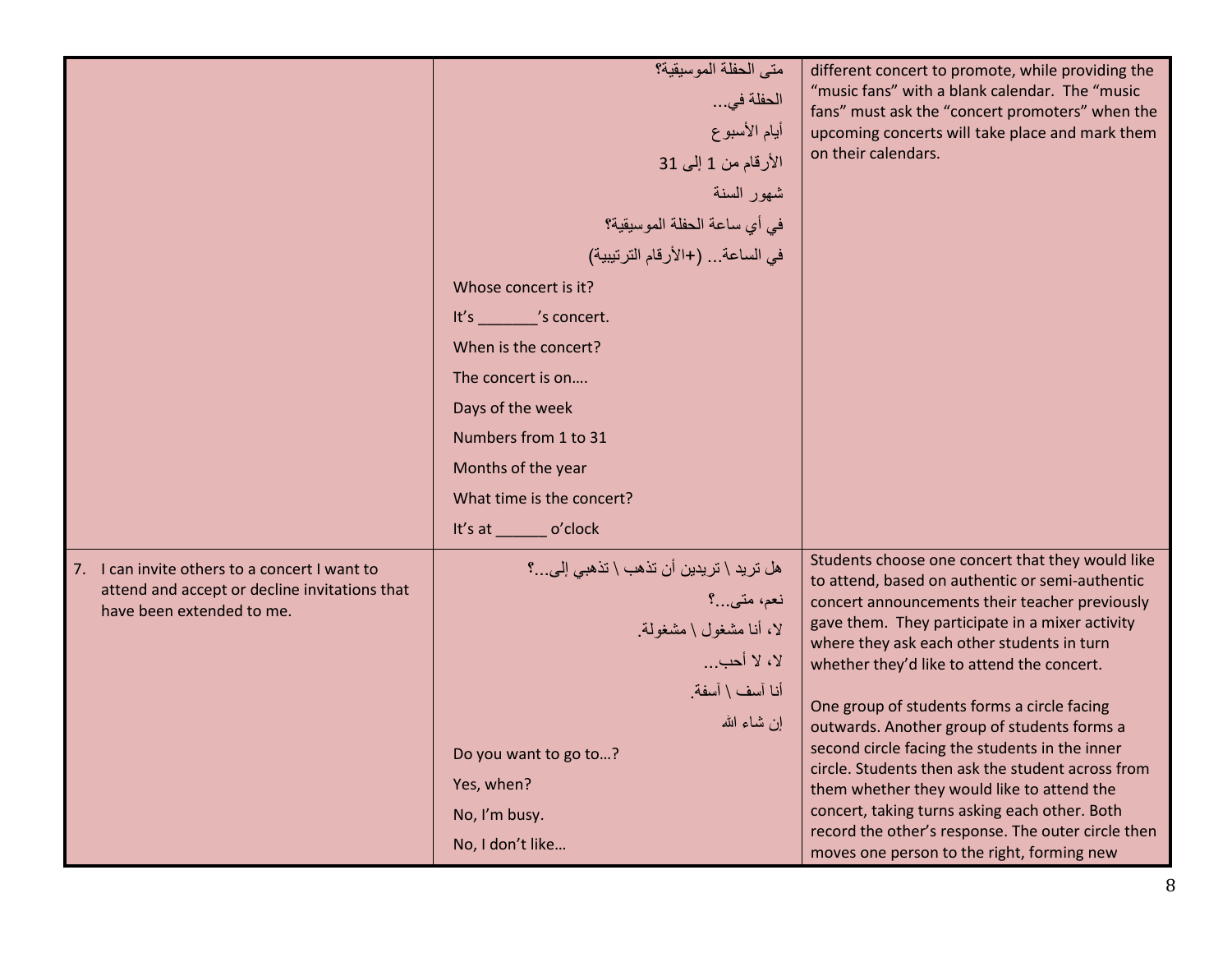|                                                                                                                                            | I'm sorry.<br><b>God willing</b>                                                                                                                                                                                                                                                                                                                                                                                                                                                                                                                                                                                                                                                         | partners, and the process continues until all<br>students have had the opportunity to ask and<br>answer questions with every other student.<br>They keep a list of which students accept and<br>decline. Students practice negotiating culturally<br>appropriate responses to invitations.                                                                                                                                                                                                                                                                                                                                                                                                                                                                                                                                                                                                                                 |
|--------------------------------------------------------------------------------------------------------------------------------------------|------------------------------------------------------------------------------------------------------------------------------------------------------------------------------------------------------------------------------------------------------------------------------------------------------------------------------------------------------------------------------------------------------------------------------------------------------------------------------------------------------------------------------------------------------------------------------------------------------------------------------------------------------------------------------------------|----------------------------------------------------------------------------------------------------------------------------------------------------------------------------------------------------------------------------------------------------------------------------------------------------------------------------------------------------------------------------------------------------------------------------------------------------------------------------------------------------------------------------------------------------------------------------------------------------------------------------------------------------------------------------------------------------------------------------------------------------------------------------------------------------------------------------------------------------------------------------------------------------------------------------|
| 8. I can find out more information about a song<br>singer or musician, such as his/her nationality<br>and what kind of music he/she plays. | هل يغني \ تغني الأغنية<br>هل هو \ هي من…؟<br>الشام، المغرب العربي، الخليج<br>عربى<br>أسماء الدول العربية (العراق، مصر، الجزائر، وما إلى<br>ذلك)<br>صفات النسبة للدول العربية (عراقي، مصري، جزائري،<br>وما إلى ذلك)<br>هل يعزف \ تعزف .؟<br>موسيقى الراي، موسيقى الروك، موسيقى الرقص،<br>الموسيقى الإلكترونية، موسيقى البوب، موسيقى كلاسيكية،<br>مو سيقى الھيب ھو ب، مو سيقى تقليدية<br>تصريف الفعل في المضارع للضميرين "هو" و"هي"<br>تطابق الصفة والموصوف<br>Does he/she sing the song ______?<br>Is he $/$ she?<br>Is he / she from?<br>The Levant, North Africa, the Gulf<br>Arab<br>Names of Arab countries<br>Adjectives for Arab nationalities (Iraqi, Egyptian,<br>Algerian, etc.) | Students play a version of "20 questions" with<br>Arab musicians and singers. The teacher may<br>choose to give the students a list of musicians and<br>singers to choose from in order to narrow down<br>their choices, using musicians and singers from a<br>variety of questions. The teacher should also<br>practice sentence frames for possible questions<br>with the students, such as, "Does he / she sing the<br>song?" "Is he / she from?" "Does he/she<br>play?"<br>When students have grown comfortable with the<br>sentence frames, the teacher releases the<br>students to work in small groups. One student<br>thinks of a singer or musician; other students<br>must ask him or her yes-or-no questions such as<br>"Is he from the Gulf?" and "Is he from Qatar?"<br>and "Does she play traditional music?" in order to<br>narrow down the choices and try to guess who<br>their classmate is thinking of. |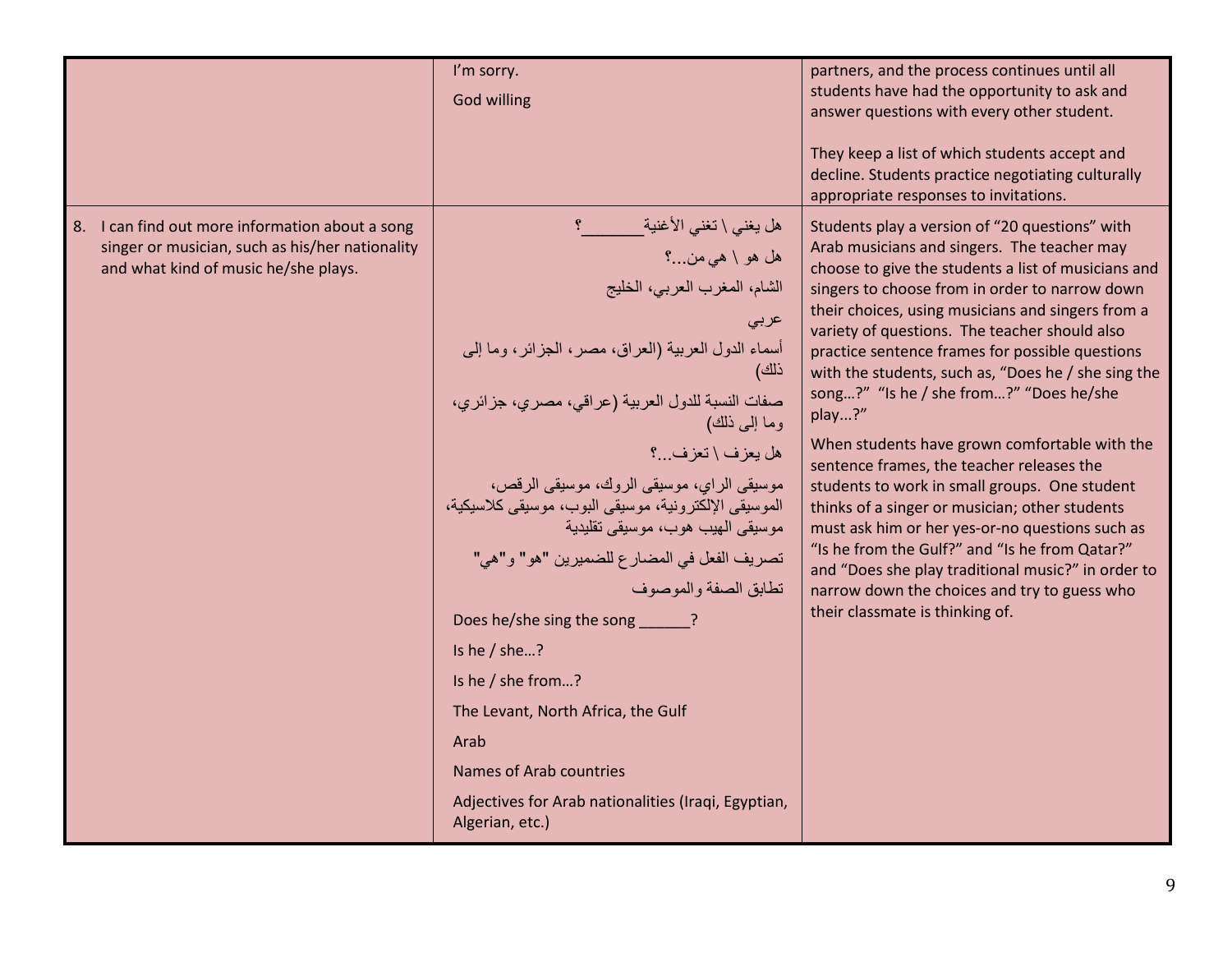|                                                                                                        | Does he / she play?                                                                                                                                                                                                                                                                                                                               |                                                                                                                                                                                                                                                                                                                                                                                                                     |
|--------------------------------------------------------------------------------------------------------|---------------------------------------------------------------------------------------------------------------------------------------------------------------------------------------------------------------------------------------------------------------------------------------------------------------------------------------------------|---------------------------------------------------------------------------------------------------------------------------------------------------------------------------------------------------------------------------------------------------------------------------------------------------------------------------------------------------------------------------------------------------------------------|
|                                                                                                        | Rai music, rock, dance music, electronic music,<br>pop, classical music, hip hop, traditional music                                                                                                                                                                                                                                               |                                                                                                                                                                                                                                                                                                                                                                                                                     |
|                                                                                                        | Verb conjugations for he and she                                                                                                                                                                                                                                                                                                                  |                                                                                                                                                                                                                                                                                                                                                                                                                     |
|                                                                                                        | Noun-adjective agreement                                                                                                                                                                                                                                                                                                                          |                                                                                                                                                                                                                                                                                                                                                                                                                     |
|                                                                                                        | <b>Presentational Speaking</b>                                                                                                                                                                                                                                                                                                                    |                                                                                                                                                                                                                                                                                                                                                                                                                     |
| I can say what country and region of the Arab<br>9.<br>world a singer or song is from.                 | الشام، المغرب العربي، الخليج<br>عربى<br>أسماء الدول العربية (العراق، مصر، الجزائر، وما إلى<br>ذلك)<br>صفات النسبة للدول العربية (عراقي، مصري، جزائري،<br>وما إلى ذلك)<br>تطابق الصفة والموصوف<br>The Levant, North Africa, the Gulf<br>Arab<br>Adjectives for Arab nationalities (Iraqi, Egyptian,<br>Algerian, etc.)<br>Noun-adjective agreement | Working individually, students create a slideshow<br>or video of their top 10 singers (modeled on the<br>Ten best" أفضل 10 مطربين شباب في الوطن العربيvideo<br>young singers in the Arab nation" or 10<br>Ten best Arab rappers", listed in" مغنيين راب عربي<br>the resources section). They add a voiceover or<br>narrate to the slideshow saying the name and<br>country of origin of each musician they mention. |
| 10. I can identify whether an artist is a singer, a<br>musician, etc.                                  | هو \ هي مغني \ مغنية، موسيقي \ موسيقية، فنَّان \ فنَّانة،<br>مطرب \ مطربة<br>He is $/$ she is a singer, a musician, an artist                                                                                                                                                                                                                     | After exploring some new Arab artists at home,<br>either suggested by their teacher or on their own,<br>students introduce one they enjoyed to the class<br>the next day. Students specify what kind of artist<br>the person is (a singer, a musician, etc.)                                                                                                                                                        |
| 11. I can use simple adjectives to describe songs.<br>I can use simple adjectives to describe singers. | الأغنية ل<br>الأغنية<br>مشهورة، جميلة، بطيئة، سريعة، طويلة، قصيرة، ممتازة،<br>رائعة، ليست جميلة، لا تعجبني، مناسبة للرقص، جداّ،<br>أيضأ                                                                                                                                                                                                           | At the end of each week of camp, each student<br>creates a short podcast discussing some of the<br>songs they listened to that week, as if introducing<br>the listener to new music. To introduce each song,<br>they give a brief description of the songs and<br>present two or three comparisons or contrasts<br>between the songs they are presenting. Students                                                  |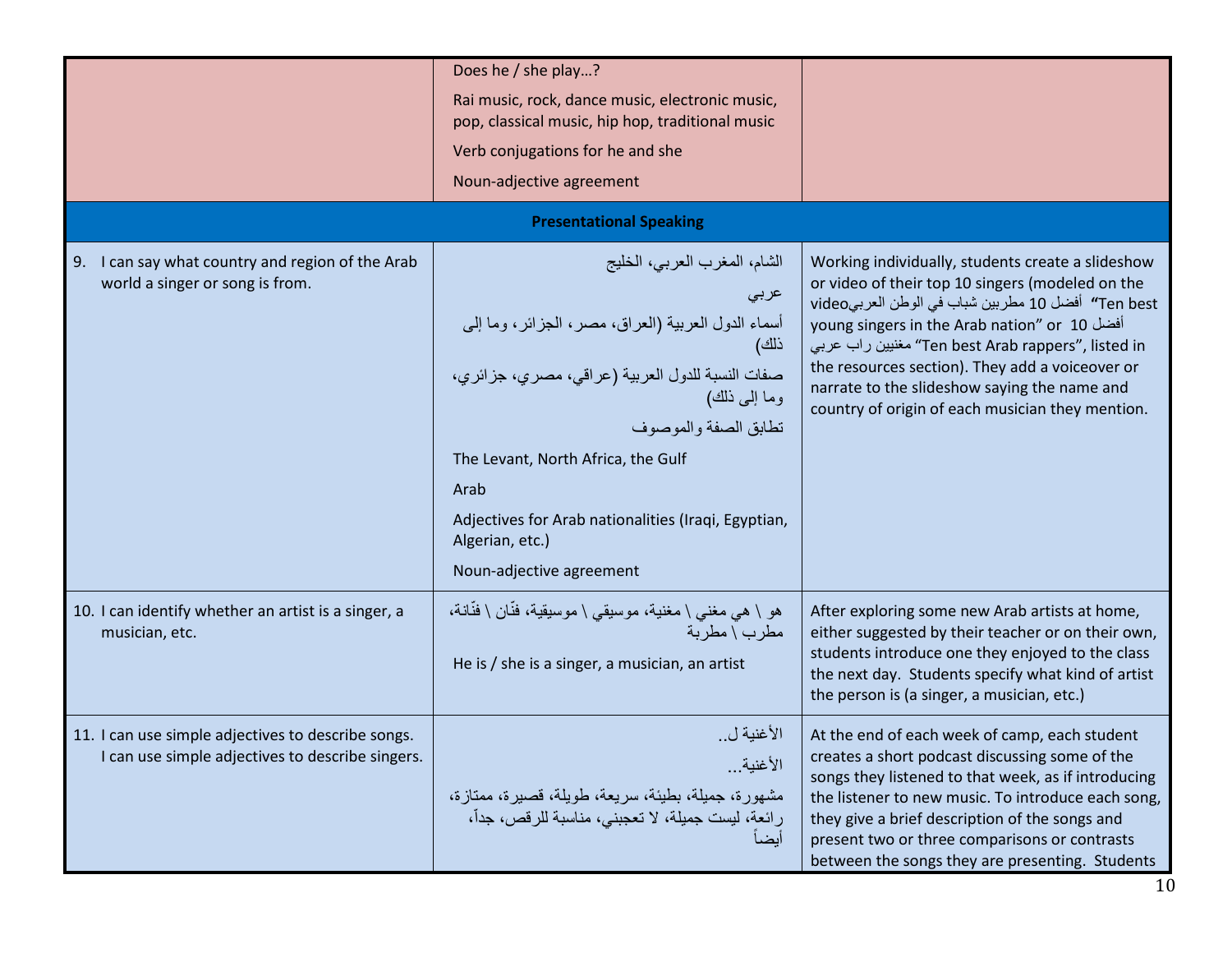| 12. I can identify some basic musical genres and<br>say what genres I listen to and how often. | المغنى \ المغنية<br>صغير \ صغيرة في السن، كبير \ كبيرة في السن، وسيم \<br>وسيمة، جميل \ جميلة، مشهور \ مشهورة<br>تطابق الصفة والموصوف<br>The song is by<br>The song is<br>Famous, beautiful, slow, fast, long, short, great,<br>awesome, not beautiful, displeasing to me, good<br>for dancing, very, also<br>The singer is<br>Young, old, handsome, beautiful, famous<br>Noun-adjective agreement<br>أستمع إلى \ لا أستمع إلى<br>موسيقى الراي، موسيقى الروك، موسيقى الرقص، الموسيقى<br>الإلكترونية، موسيقى البوب، موسيقى كلاسيكية، موسيقى<br>الهيب هوب، موسيقى تقليدية<br>عادةً، كثير أ، قلبلاً، أحباناً، دائماً<br>I listen to / I don't listen to<br>Rai music, rock, dance music, electronic music,<br>pop, classical music, hip hop, traditional music | with limited access to technology may choose to<br>do an in-class presentation instead.<br>After practicing sentence frames around musical<br>genres such as "I listen to ______ a lot," and "I<br>always listen to __________" with a partner, students<br>create a video or in-person introduction of<br>themselves and their musical tastes to present to<br>their classmates. In the video, they name the<br>genres that they typically listen to and how often<br>they listen to each. |
|------------------------------------------------------------------------------------------------|-------------------------------------------------------------------------------------------------------------------------------------------------------------------------------------------------------------------------------------------------------------------------------------------------------------------------------------------------------------------------------------------------------------------------------------------------------------------------------------------------------------------------------------------------------------------------------------------------------------------------------------------------------------------------------------------------------------------------------------------------------------|---------------------------------------------------------------------------------------------------------------------------------------------------------------------------------------------------------------------------------------------------------------------------------------------------------------------------------------------------------------------------------------------------------------------------------------------------------------------------------------------|
|                                                                                                | Usually, a lot, a little, sometimes, always<br><b>Presentational Writing</b>                                                                                                                                                                                                                                                                                                                                                                                                                                                                                                                                                                                                                                                                                |                                                                                                                                                                                                                                                                                                                                                                                                                                                                                             |
| 13. I can write the names in Arabic of some artists<br>I am familiar with.                     | معرفة الحروف العربية<br>Knowledge of the Arabic alphabet                                                                                                                                                                                                                                                                                                                                                                                                                                                                                                                                                                                                                                                                                                    | While teaching the letters of the alphabet, the<br>teacher uses the names of some familiar artists as<br>dictation practice, putting the letters of the<br>alphabet into a familiar context.<br>As they learn to write, students practice creating<br>lists of the artists they want to listen to at home<br>each night, writing their names in Arabic.                                                                                                                                     |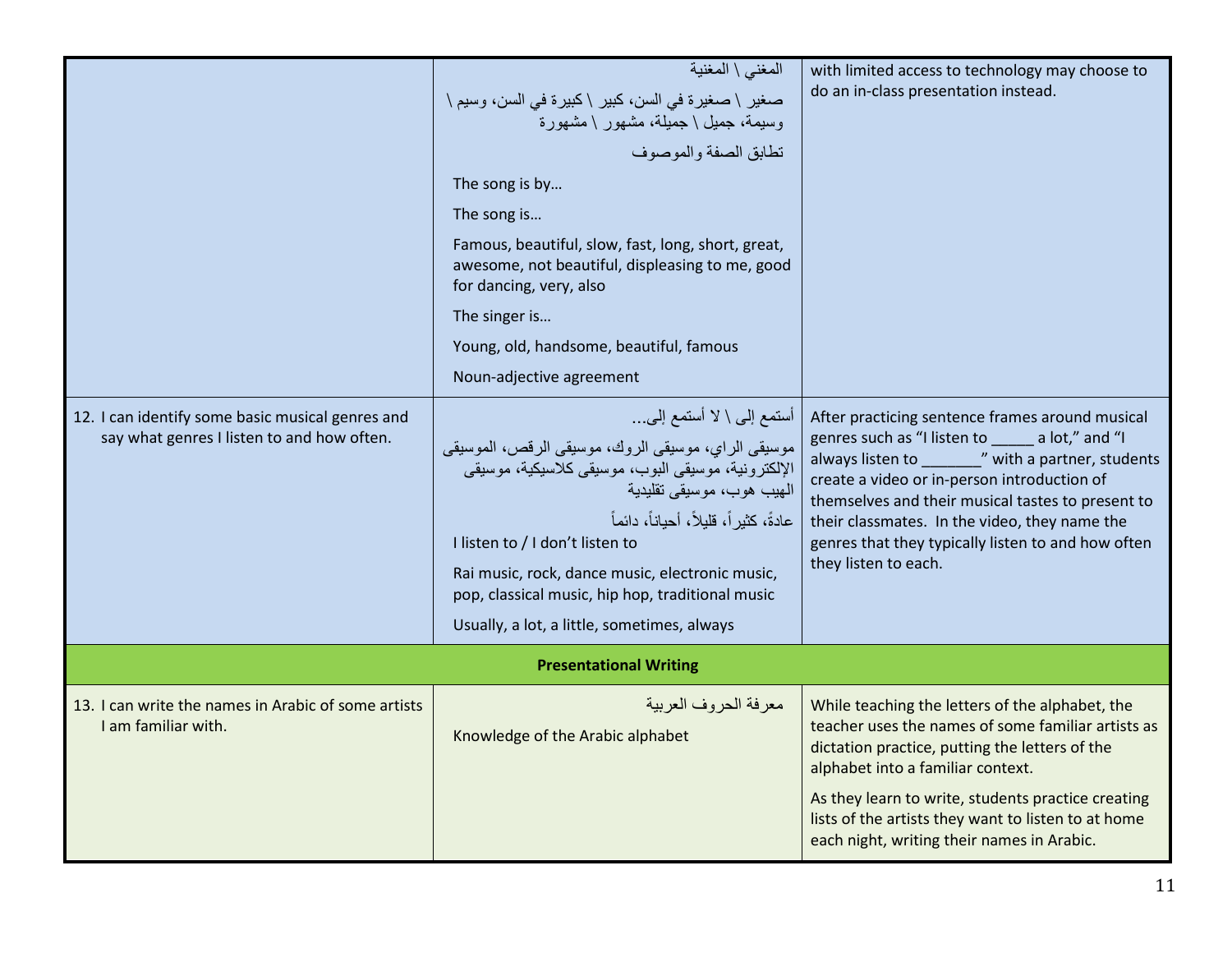| 14. I can write the names in Arabic of some songs<br>I am familiar with.                                                                        | معرفة الحروف العربية<br>Knowledge of the Arabic alphabet                                                                                                                                                                 | While teaching the letters of the alphabet, the<br>teacher uses the names of some familiar songs as<br>dictation practice, putting the letters of the<br>alphabet into a familiar context.<br>As they learn to write, students practice creating<br>lists of the songs they want to listen to at home<br>each night, writing their titles in Arabic.                                                                             |
|-------------------------------------------------------------------------------------------------------------------------------------------------|--------------------------------------------------------------------------------------------------------------------------------------------------------------------------------------------------------------------------|----------------------------------------------------------------------------------------------------------------------------------------------------------------------------------------------------------------------------------------------------------------------------------------------------------------------------------------------------------------------------------------------------------------------------------|
| 15. I can number a list in Arabic from 1 to 10,<br>using Arabic or Arabic-Indic numerals.                                                       | معر فة الأر قام الهندية و العر بية<br>Knowledge of Arabic and Arabic-Indic numerals                                                                                                                                      | When making a list, whether of a student's<br>favorite songs or of the songs they want to listen<br>to that evening at home, students number the list<br>using Arabic-Indic numerals.                                                                                                                                                                                                                                            |
| 16. I can write a short email or text message to<br>someone inviting them to a concert. I can<br>respond to an invitation in writing.           | هل تريد \ تريدين أن تذهب \ تذهبي إلى؟<br>نعم، متبي…؟<br>لا، أنا مشغول \ مشغولة<br>أنا آسف \ آسفة<br>إن شاء الله<br>Do you want to go to?<br>Yes, when?<br>No, I'm busy.<br>No, I don't like<br>I'm sorry.<br>God willing | After reviewing a list of upcoming concerts,<br>students write "text messages" to each other or<br>to the teacher inviting them to come to the<br>concert. Students may exchange pieces of paper,<br>imagining that they are text messages, or they<br>may use an online platform such as Edmodo or<br>Remind to exchange digital messages. Students<br>practice negotiating culturally appropriate<br>responses to invitations. |
| 17. I can write basic information about a concert,<br>such as the time, place, day, and date. I can<br>fill out this information on a schedule. | الحفلة في<br>أيام الأسبوع<br>الأرقام من 1 إلى 31<br>شهور السنة<br>في الساعة  (+الأرقام الترتيبية)                                                                                                                        | Students create a concert poster promoting an<br>upcoming concert, clearly displaying the artist,<br>date, day of the week, and time.<br>After deciding on the concerts they would like to<br>attend, students make notes on a calendar of the<br>date and time of these concerts. They may do so                                                                                                                                |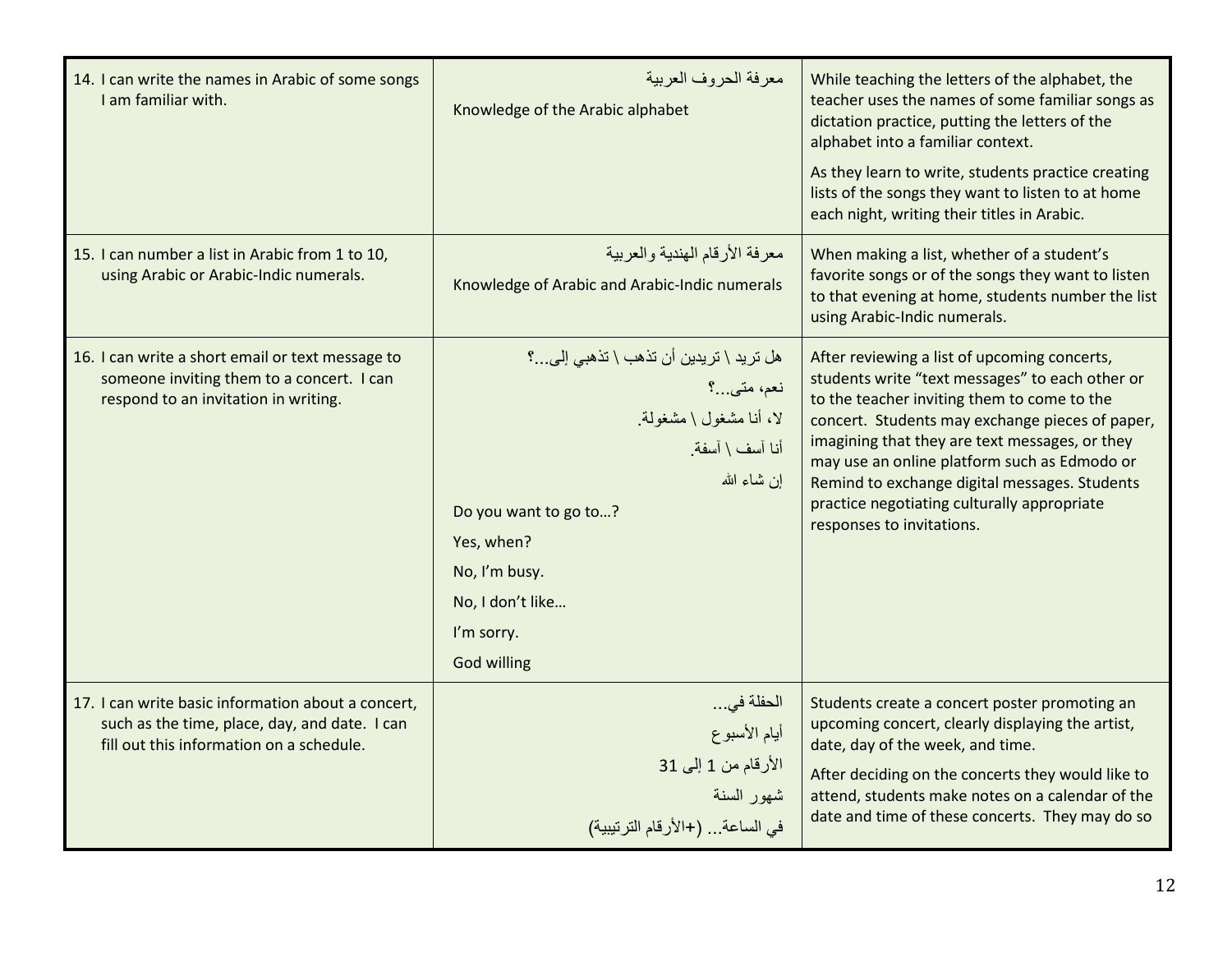|                                                                                                                                                                            | The concert is on<br>Days of the week<br>Numbers from 1 to 31<br>Months of the year<br>At o'clock                                                                                                         | on a paper calendar or create a Google Calendar<br>they share with their teacher.                                                                                                                                                                                                                                                                                                 |  |
|----------------------------------------------------------------------------------------------------------------------------------------------------------------------------|-----------------------------------------------------------------------------------------------------------------------------------------------------------------------------------------------------------|-----------------------------------------------------------------------------------------------------------------------------------------------------------------------------------------------------------------------------------------------------------------------------------------------------------------------------------------------------------------------------------|--|
| <b>Interpretive Listening</b>                                                                                                                                              |                                                                                                                                                                                                           |                                                                                                                                                                                                                                                                                                                                                                                   |  |
| 18. When I hear an announcement about an<br>event such as a concert, I can understand<br>some basic information such as the time and<br>day.                               | أيام الأسبوع<br>الأرقام من 1 إلى 31<br>شهور السنة<br>في الساعة (+الأرقام الترنيبية)<br>Days of the week<br>Numbers from 1 to 31<br>Months of the year<br>o'clock                                          | Students listen to video concert announcements<br>(the teacher may choose to play them without the<br>visuals the first time) and identify the time and<br>date of the concert being announced. They note<br>this information on a calendar to demonstrate<br>their understanding.                                                                                                |  |
| 19. When I hear a song, I can occasionally identify<br>some familiar or repeated words.                                                                                    | حسب الأغنية، ولكن قد نشمل بعض الكلمات الشائعة مثل<br>"أنا" "أنت" "أحب" "الحب" وما إلى ذلك<br>The words depend on the song, but may include<br>such common words as "I like / I love" "love" et<br>cetera. | When students listen to songs in class, they<br>should occasionally be able to identify repeated<br>common words, such as "I love". The teacher may<br>ask them to predict some of the words they will<br>hear based on visual clues, play the chorus of the<br>song, and then have work in pairs to identify<br>familiar words before listening again and sharing<br>as a class. |  |
| 20. I can understand the main points of<br>someone's basic description of a song's origin<br>(musician, country, genre), and whether or<br>not they like/dislike the song. | أحب \ لا أحب<br>مغني \ مغنية، موسيقي \ موسيقية، فنّان \ فُنّانة، مطرب \<br>مطر بة<br>كلمات منعلقة الجنسية السابقة ذكر ها<br>كلمات متعلقة بأنواع الموسيقى السابقة ذكرها                                    | Students listen to others' presentations on the<br>types of music and songs they like and dislike.<br>The track what they hear on a chart to show<br>comprehension.                                                                                                                                                                                                               |  |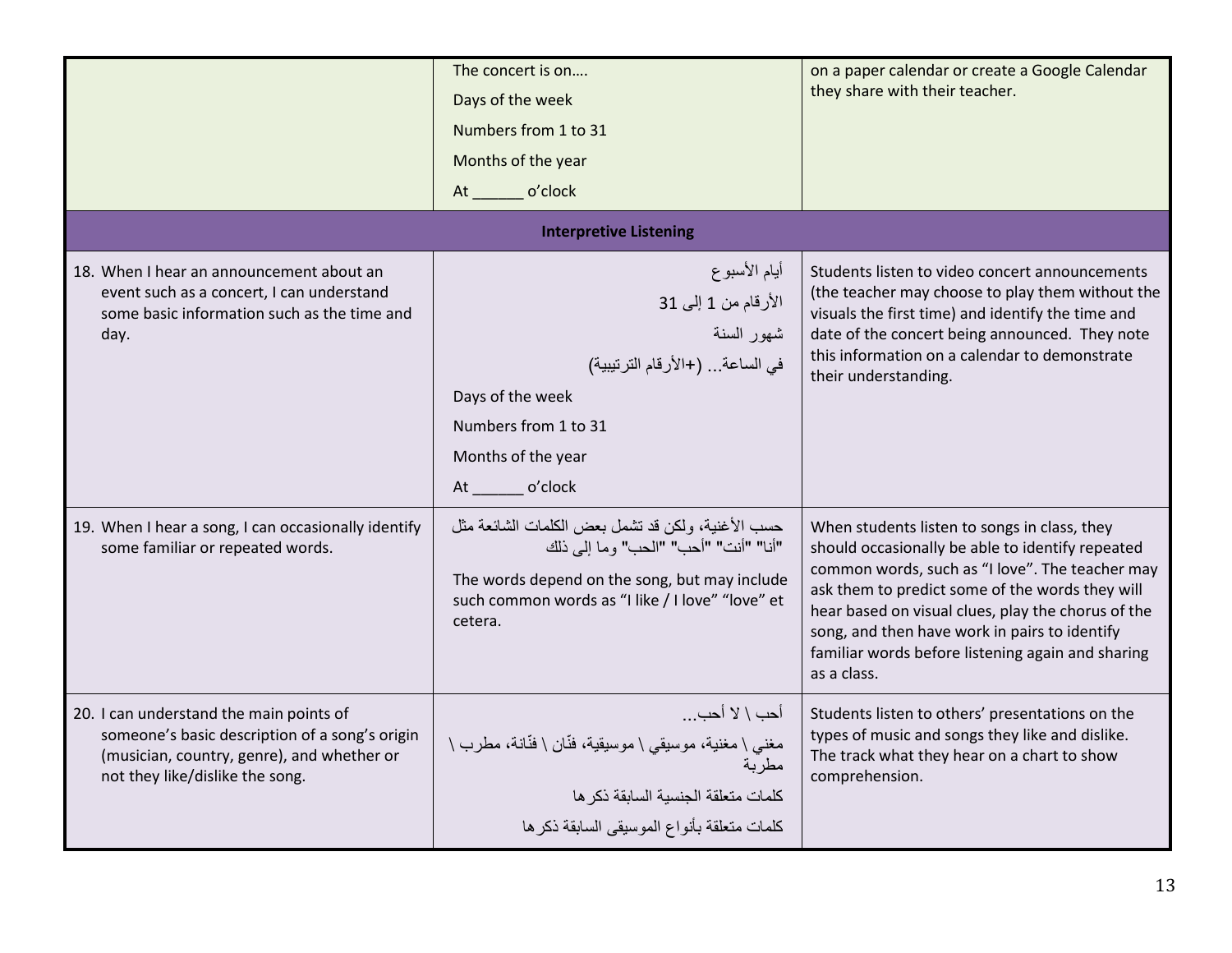|                                                                                                                                         | I like / I don't like<br>Singer, musician, artist<br>Words related to nationality<br>Words related to musical genres |                                                                                                                                                                                                                                                                                                                                                                                                                                                                                                                                                            |
|-----------------------------------------------------------------------------------------------------------------------------------------|----------------------------------------------------------------------------------------------------------------------|------------------------------------------------------------------------------------------------------------------------------------------------------------------------------------------------------------------------------------------------------------------------------------------------------------------------------------------------------------------------------------------------------------------------------------------------------------------------------------------------------------------------------------------------------------|
| 21. I can understand what year a song is from<br>when provided with help.                                                               | القدرة على فهم الأرقام من 1 إلى 100 بالمساعدة<br>Passive understanding of numbers 1-100 with<br>help.                | The teacher presents several different significant<br>songs from the twentieth century in Arabic music,<br>such as important songs by Um Kulthoum, Fairuz,<br>and Marcele Khalife, plus others according to the<br>interests of the teacher and students. The<br>teacher tells the students what year each song is<br>from, giving them help if necessary. Students<br>place each song on a timeline the teacher has<br>provided them. The teacher looks to see that<br>students have grasped the general order and<br>decade, rather than the exact year. |
| <b>Interpretive Reading</b>                                                                                                             |                                                                                                                      |                                                                                                                                                                                                                                                                                                                                                                                                                                                                                                                                                            |
| 22. When I look at a song, such as on YouTube, I<br>can understand the name of the artist.                                              | معر فة الحر وف العربية<br>Knowledge of the Arabic alphabet                                                           | The teacher gives students printouts of<br>screenshots from webpages such as YouTube with<br>information about songs and artists. Students<br>practice their knowledge of the Arabic alphabet in<br>context by sounding out the names of artists. In<br>time, students begin to recognize common Arab<br>names.<br>The teacher copies headlines from newspapers<br>and magazines and gives them to students;<br>students practice skimming headlines and<br>identifying the names of familiar artists.                                                     |
| 23. When I see a list of artists, such as a top 10<br>list, I can identify the names of the top artists<br>and other basic information. | معرفة الحروف العربية<br>Knowledge of the Arabic alphabet                                                             | The teacher provides students with some sample<br>authentic or semi-authentic "top 10" lists of<br>Arabic songs. Using context clues, their<br>knowledge of Arabic music, and their knowledge<br>of the Arabic alphabet, students locate the names                                                                                                                                                                                                                                                                                                         |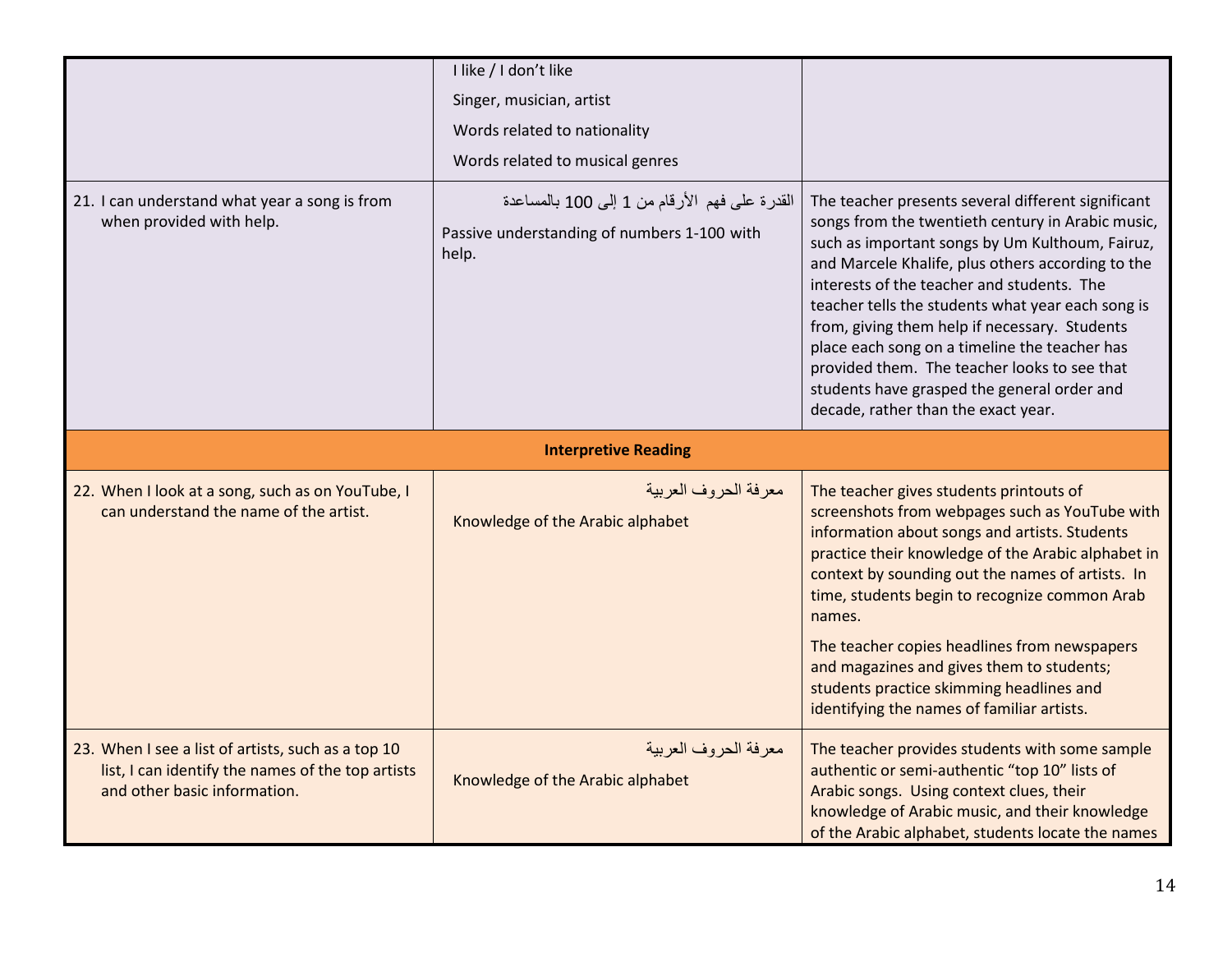|                                                                                                                                                                                                                                                                   |                                                                                                                                                                        | of artists and practice pronouncing them in<br>Arabic.                                                                                                                                                                                                                                                                 |
|-------------------------------------------------------------------------------------------------------------------------------------------------------------------------------------------------------------------------------------------------------------------|------------------------------------------------------------------------------------------------------------------------------------------------------------------------|------------------------------------------------------------------------------------------------------------------------------------------------------------------------------------------------------------------------------------------------------------------------------------------------------------------------|
| 24. I can read years and other numbers in Arabic,<br>using both Arabic and Arabic-Indic numerals.                                                                                                                                                                 | معرفة الأرقام الهندية والعربية<br>Knowledge of Arabic and Arabic-Indic numerals                                                                                        | The teacher gives students a list of famous songs<br>in Arab culture, including the name of the song,<br>the artist, and the year it came out-but not in<br>order. Students demonstrate their understanding<br>of years in Arabic-Indic numerals by putting the<br>items on the list in order from oldest to newest.   |
| 25. When I look at a written flyer for an event<br>such as a concert, I can understand basic<br>information such as the time and date that it<br>is taking place. I can understand basic<br>information on a calendar, such as the month<br>and days of the week. | أيام الأسبوع<br>الأرقام من 1 إلى 31<br>شهور السنة<br>في الساعة (+الأرقام الترنيبية)<br>Days of the week<br>Numbers from 1 to 31<br>Months of the year<br>o'clock<br>At | Students review concert announcements and<br>posters the teacher has placed around the room.<br>They compare each to a calendar the teacher has<br>given them indicating what days they are busy<br>and what days they are free. They note which<br>events they will be able to attend based on their<br>availability. |

#### Materials & Other Resources

Describe the primary resources that you plan to use for the program. Be specific so that these resources can be shared with other programs.

#### Sample top-10 lists:

- http://www.mawaly.com/charts/tracks
- http://www.listenarabic.com/ar/top-10-songs/
- http://www.mawaly.com/charts/tracks
- http://www.saidaonline.com/news.php?go=fullnews&newsid=541
- http://www.aljazeera.net/news/cultureandart/2002/12/21/%D8%A3%D9%86%D8%A7-%D9%88%D9%84%D9%8A%D9%84%D9%89- %D9%84%D9%83%D8%A7%D8%B8%D9%85-%D8%A7%D9%84%D8%B3%D8%A7%D9%87%D8%B1-%D8%AA%D8%AF%D8%AE%D9%84-%D9%84%D8%A7%D8%A6%D8%AD%D8%A9-%D8%A3%D9%81%D8%B6%D9%84-%D8%A3%D8%BA%D8%A7%D9%86%D9%8A-%D8%A7%D9%84%D8%B9%D8%A7%D9%84%D9%85

أكثر 10 مغنيين عرب شهرة :Video slideshow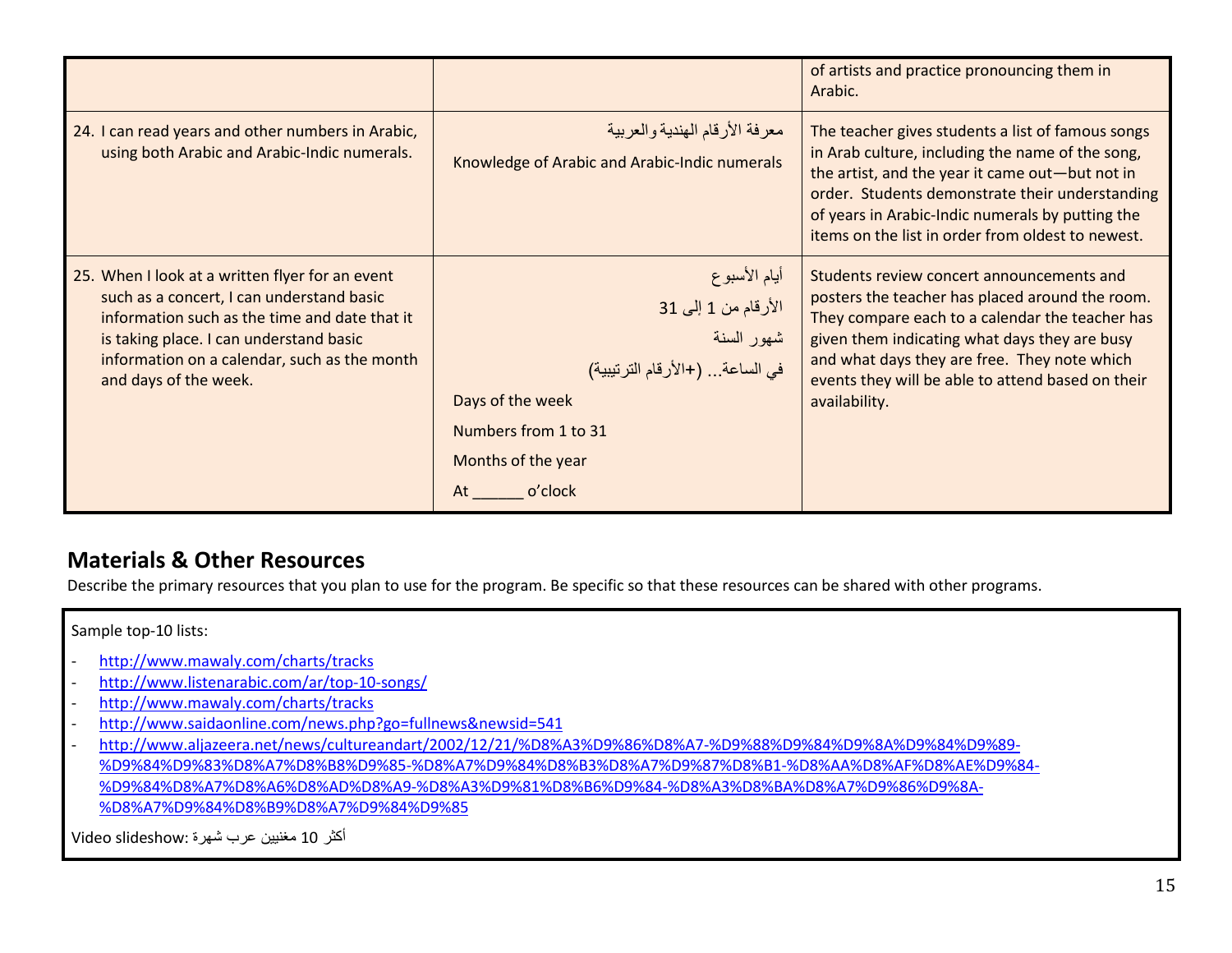https://www.youtube.com/watch?v=eCwDao7fvN0

أفضل 10 مطربين شباب في الوطن العربي :Video slideshow

https://www.youtube.com/watch?v=z\_OWPl9mY\_M

أفضل 10 مغنيين راب عربي :Video slideshow

https://www.youtube.com/watch?v=6pUdgRZuazQ

إعلان حفلة ناصيف زيتون في مالمو :Video concert announcement

https://www.youtube.com/watch?v=UiWWFN7jDgI

إعلان حفلة #عبدالمجيد\_عبدالله في دبي :Video concert announcement

https://www.youtube.com/watch?v=6WtPZHVUtek

إعلان الحفل الجماهيري :Video concert announcement

https://www.youtube.com/watch?v=zf6l5J7JuFY

Television program about the top 10 songs of the week: Top 10 غانيا أحلى

http://www.aghaniaghani.com/programs/top10

Sample concert posters/event announcements:

- https://mostaql.hsoubcdn.com/uploads/199912-1458361532-badilposter.jpg
- https://i.ytimg.com/vi/Tnyz3APP4ok/maxresdefault.jpg
- http://www.cairo360.com/arabic/events/
- http://calendar.jo/arabic/Eventnew.aspx?EventId=2935
- http://www.visitdubai.com/ar/events/emirates-airline-dubai-jazz-festival-2017
- http://www.irhal.com/ar/%D9%84%D8%A8%D9%86%D8%A7%D9%86/%D8%A8%D9%8A%D8%B1%D9%88%D8%AA/%D9%85%D9%87%D8%B1%D8%AC%D8%A7%D9%86%D8%A7%D8%AA

Background / informational resource: Classical Arab Music blog

https://arabianmusic.wordpress.com/

Background / informational resource: Music and Media in the Arab World, edited by Michael Frishkopf

https://global.oup.com/academic/product/music-and-media-in-the-arab-world-9789774162930?lang=en&cc=us

Background / informational resource: المقامات عالم

http://www.maqamworld.com/

Focus on a song: البرتقال زرعتوا يلي